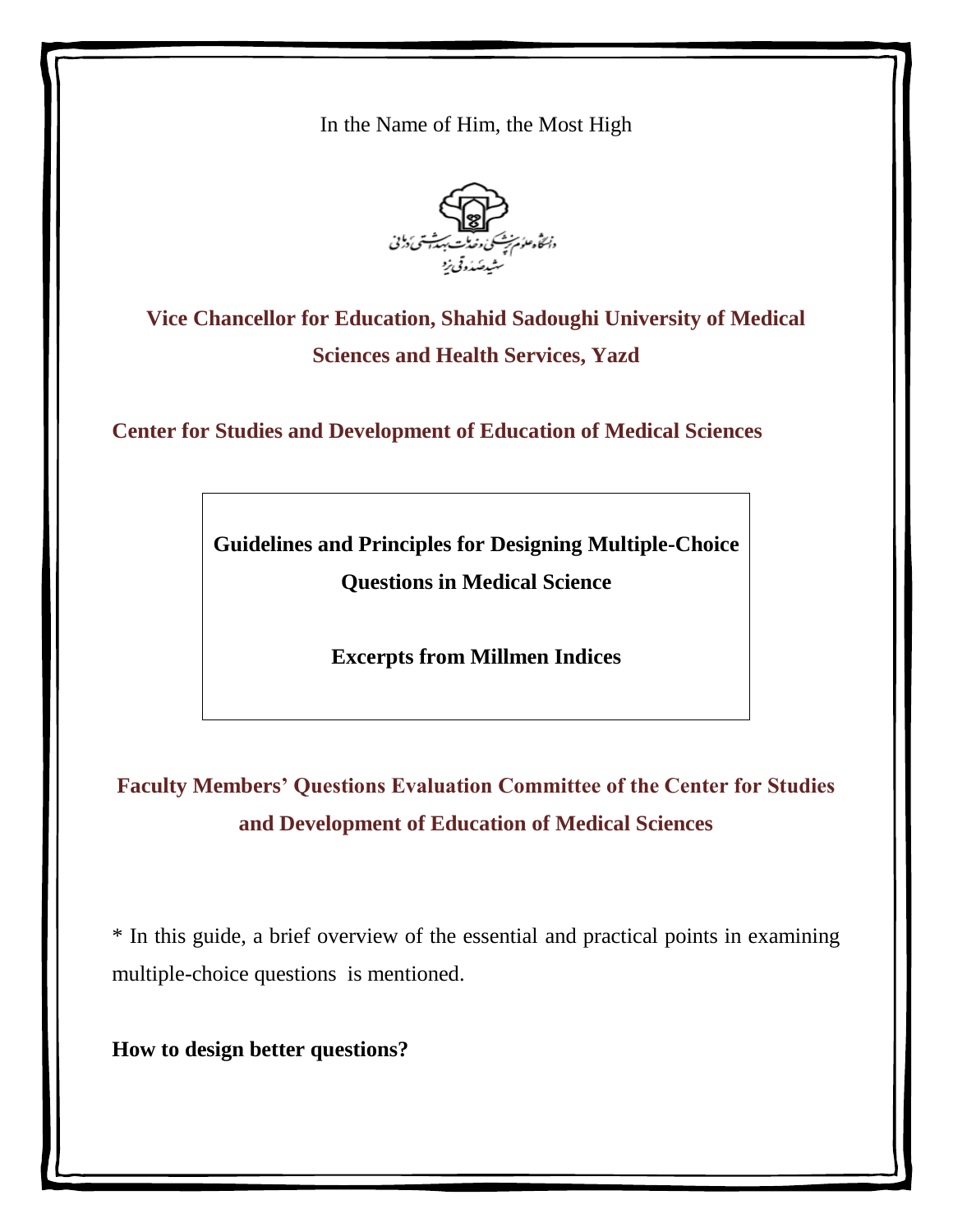*Designing a question is not a science but a set of rules based on the experience and wisdom of professors and examiners. [Jan Bromot (1970)]*

#### **Question Writing Rules**

-Tips related to the general stages of question writing . -Execution of base/stem/body of the Question . -Designing choices and general points . -Notes on the correct option. -Designing distractors .

### **General Stages of Question Writing**

-Avoid designing integrated and complex options that sometimes take into account more than one point.

-Arrange the options vertically and below each other (for multi-word options), especially for children and adults.

-Horizontal arrangement of options (for short options) to save on paper and reproduction costs.

-Reducing the likelihood of accidental errors increases the validity of the test.

#### **Avoid grammatical, punctuation, spelling and acronyms/abbreviations**

-Creating an inappropriate image of test designers and developers in the viewer's mind.

-Failure to take the test seriously undermines the validity of the results in a double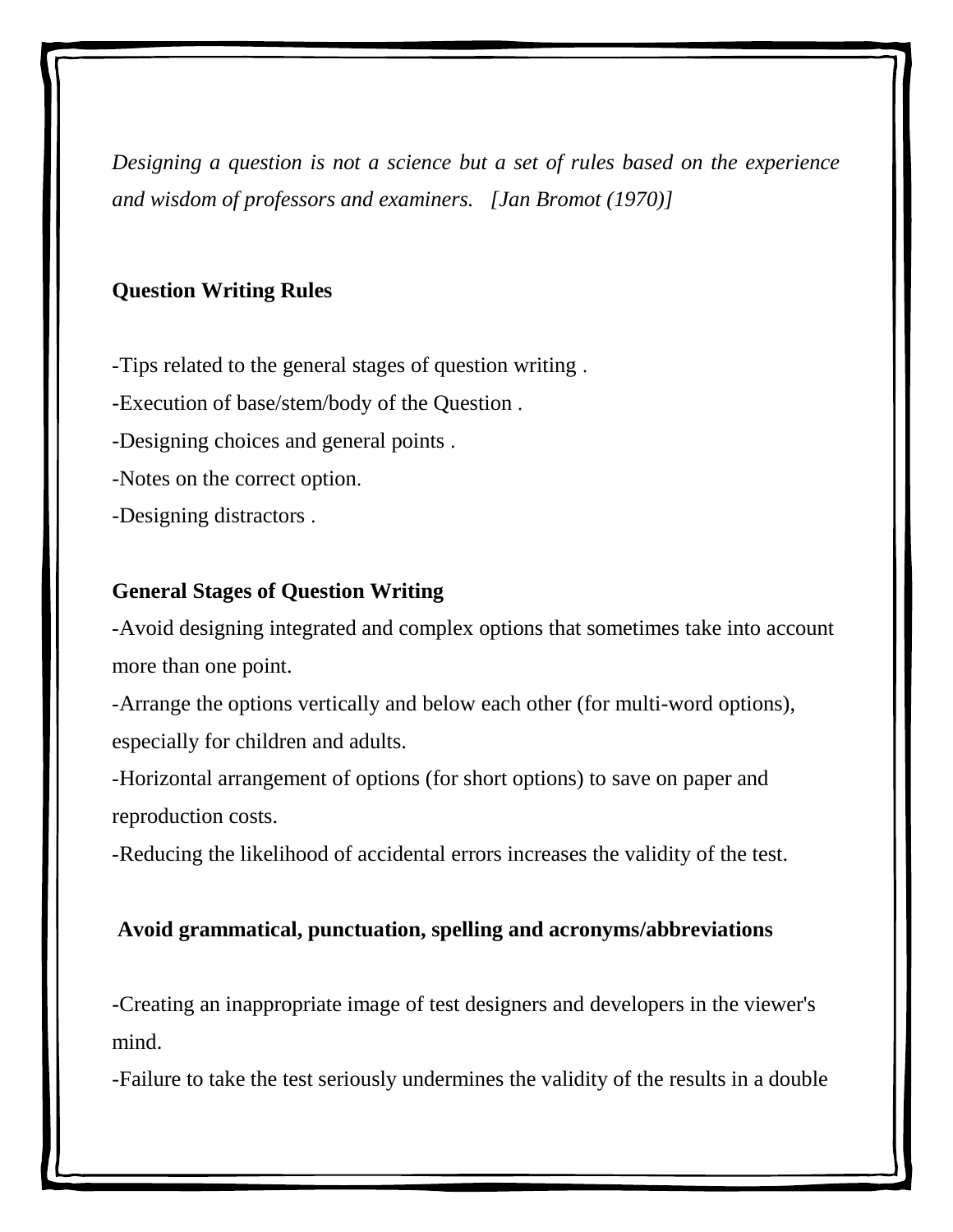way.

-Lack of proper preparation and planning for test preparation.

-Possibility of inappropriate sampling.

-Diverting the subject's attention from the content.

-Presence of a type of error in test scores.

## **Avoid asking misleading questions:**

-Providing trivial and unimportant content.

-Not distinguishing between testers.

-Painting and glazing the question (showcase).

-Providing more than one correct answer.

-Asking about principles we have not taught.

-Ambiguity and mental confusion of a group of students.

-It is not intended to deceive, confuse or mislead test takers.

# **General Content of Questions**

-Each question addresses an educational goal based on a course description table, or a two-dimensional table (In professional licensing tests, it is the reflection of the desired behaviors for the relevant expert).

-Each question focuses on the actual data or concept, principle or successive steps of performing a practical technique.

-The wording and writing style in each question are appropriate for the target group (the purpose of the test is not to measure the language proficiency of the participants.)

-The content or answer of a question does not lead the participant to find the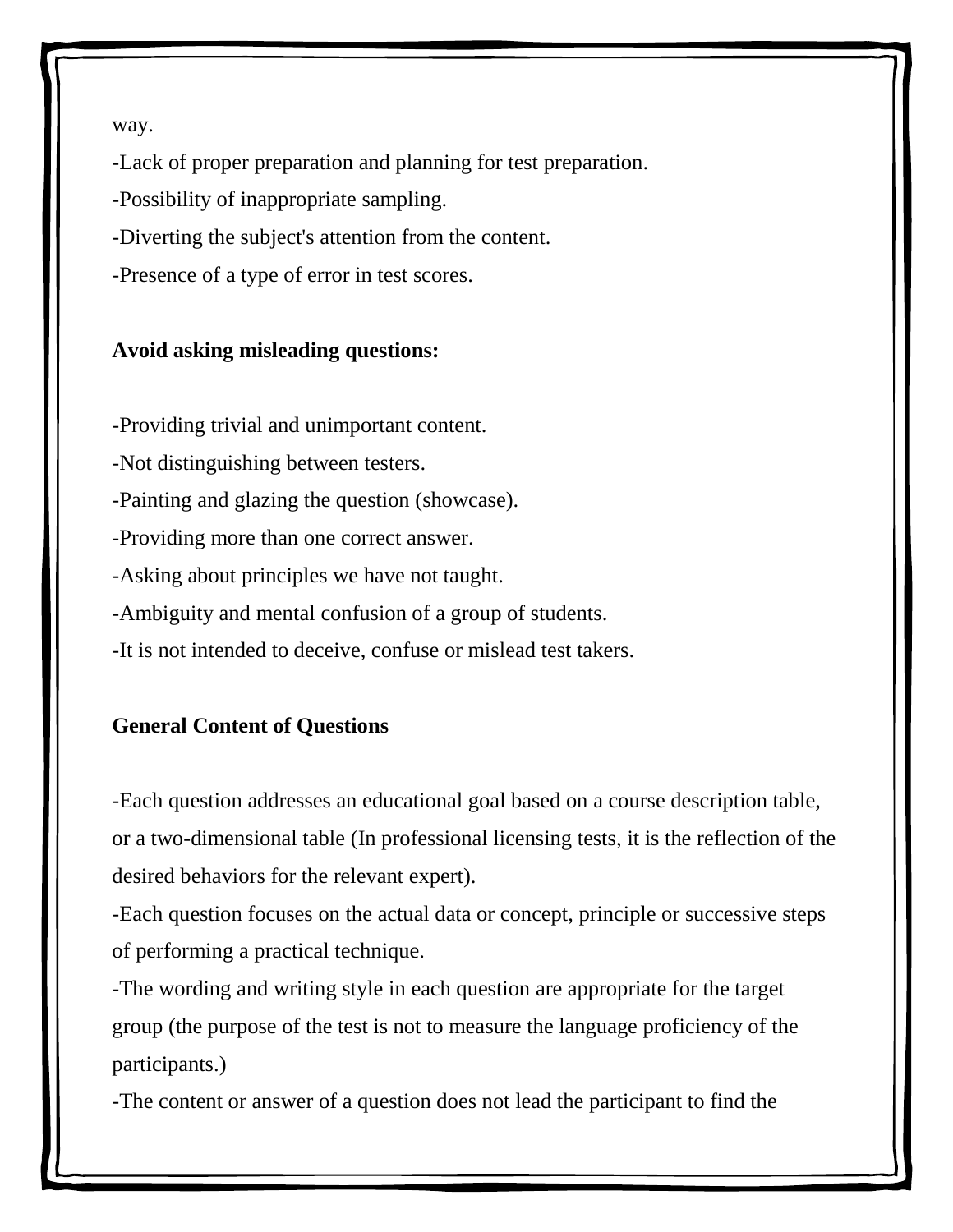correct answer to another question in the same test.

-Test items are completely independent of each other.

# **By modeling successful questions in previous exams and using them as a question format, we will have a more appropriate design.**

-Refraining from using the same phrase or sentence of the textbook.

-Avoiding memorizing points like a parrot.

-Presence of statistical bias on the basis of memorization power of the participants.

-Refraining from designing questions that deal with very specific knowledge.

-Avoiding items that deal with highly abstract issues.

-Refraining from asking questions based on personal opinions .

-Emphasizing higher levels of thought.

-Questions should address the facts, concepts, principles, and steps of performing techniques that are based on public evidence.

# **Item Stem**

# **The clearest form of an item stem is a question.**

-Easy to read.

-Shorter time.

-The least amount of pressure and anxiety.

-The best quality.

-When writing an incomplete sentence, never put a space at the beginning or in the middle of the sentence!

-The blank is always placed at the end or final part of the question.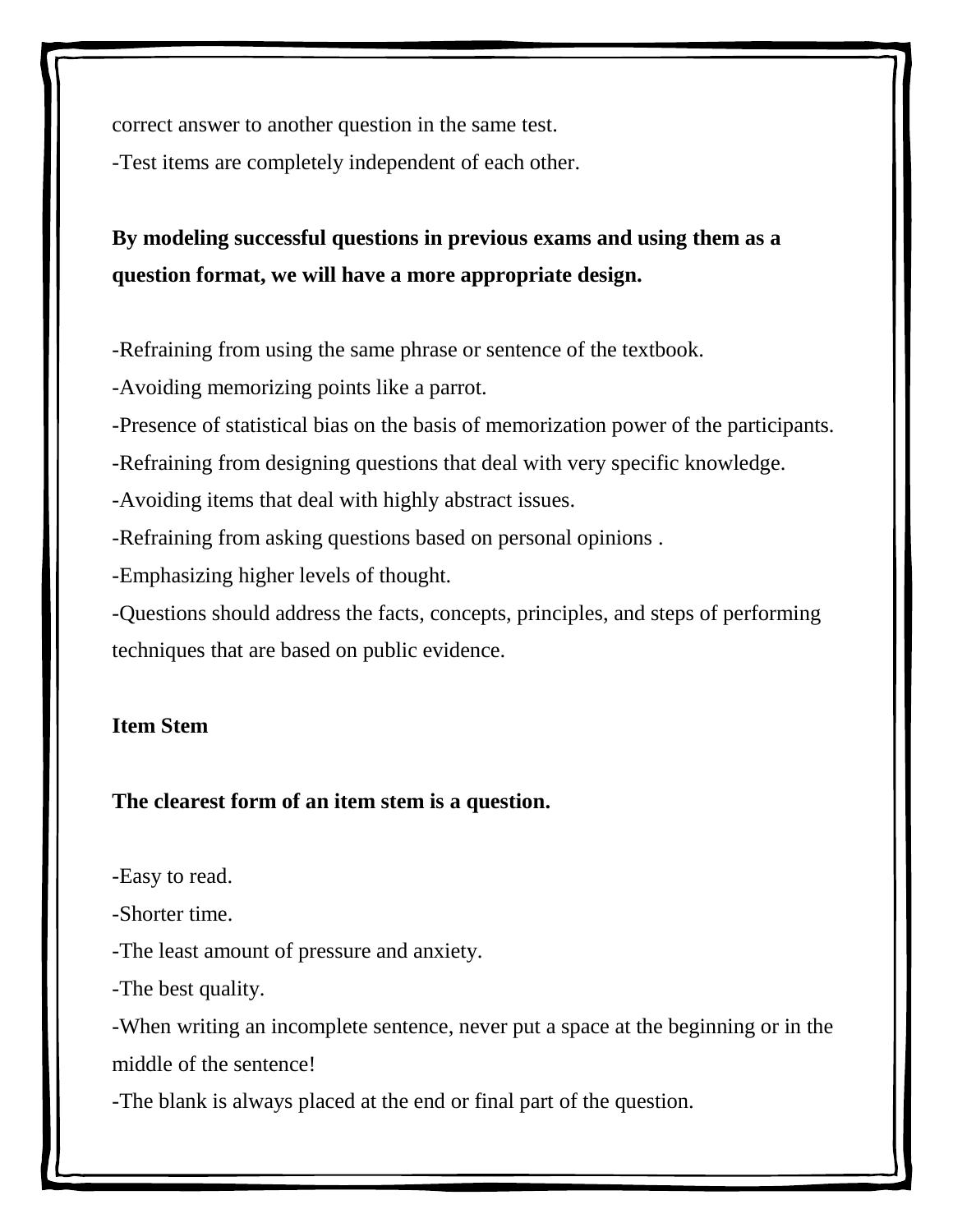**After writing the base of the question, read it and make sure that the subjects understand exactly what the question asks of them.**

-Refraining from unnecessary words.

-Refraining from providing data that has no role in solving the problem (circumlocution, verbosity, prolixity).

-Refraining from writing the base of the question in a negative way.

-Rewrite the question as a few true-false questions.

-Be sure to highlight the negative sign in some way (bold-face letters, underlining the letters and using different letters and larger sizes).

-Always try to state the main idea and the main part of the question in the base/stem of the question.

#### **Options/Distractors**

-The more effective distractors, the better (reducing the likelihood of guessing the correct answer).

-It is very difficult to design more than one or two distractors.

-The performance of distractors is important.

-Avoid showcasing and paying attention only to the number of options.

-No interference with each other.

-The different options of each question are the same in terms of content.

-The length of the options should be similar to each other.

-Refrain from writing options such as "both A & B", "I do not know", "None of the above options" or "a, b, and c".

-The options should be positive in terms of form and meaning, if possible.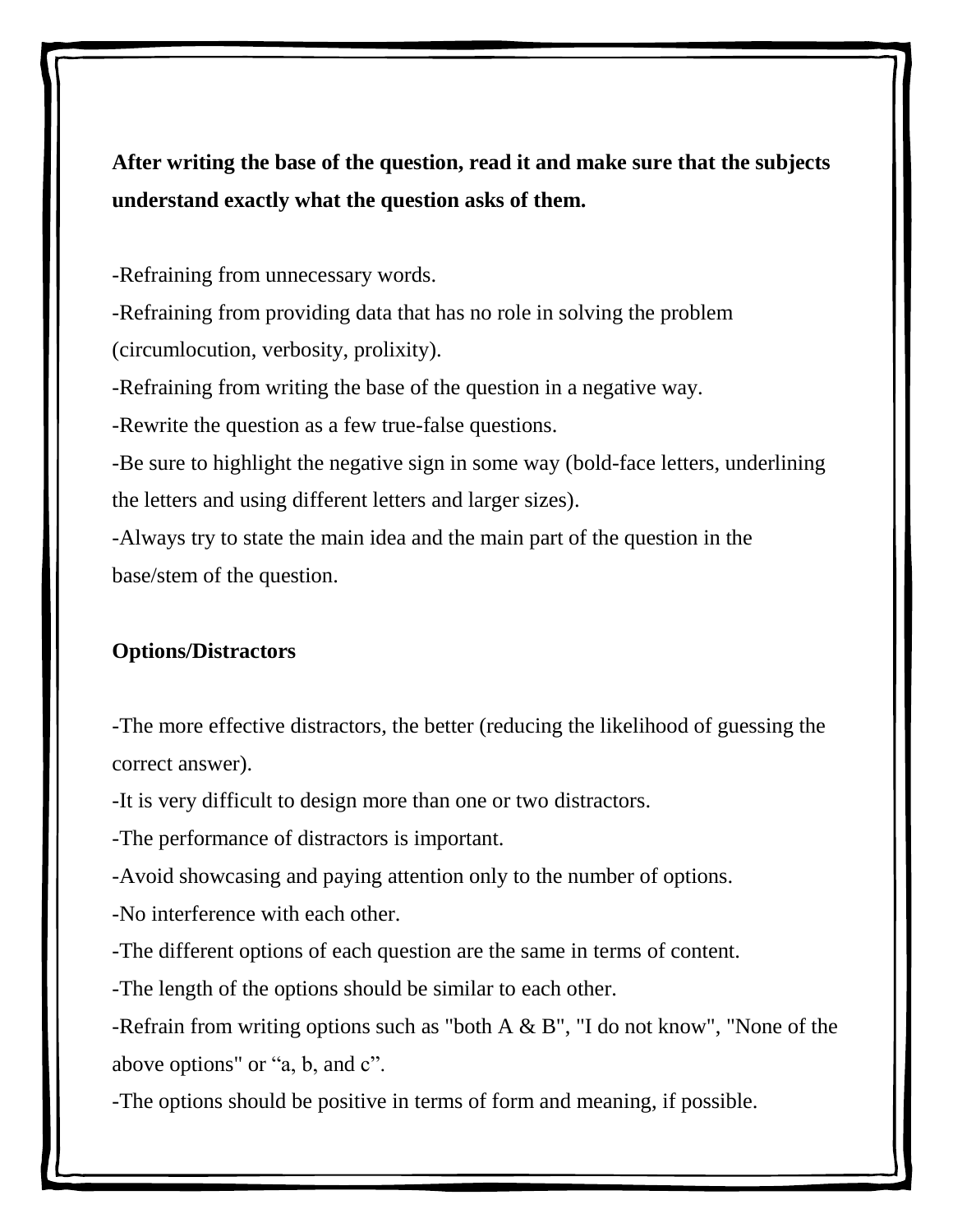-Whenever you have to use a negative sign or words like "except or unless", highlight them clearly.

-Unwanted guidance to the correct answer (by sound or by meaning).

-Avoid designing ridiculous options.

-Whenever you use the base of an incomplete question, each of the options must be grammatically placed in the blank to obtain an acceptable language sentence. -Refraining from using absolute constraints (absolutely, completely, in general, never, always, etc.)

### **The Correct Option**

-Only one correct option.

-Balanced distribution of correct answers among the choices (Random Selection of Answer Option). Use almost identical number of correct answers marked with each of the letters A, B, C, D, and so on.

#### **Distractors**

-Always use justified and good-natured distractors.

-Common mistakes of students.

-Use of technical terms, using terms that are correct in themselves but can not be the desired answer.

-Refrain from ridiculous options.

#### **Check the Millmen questions for a qualitative review**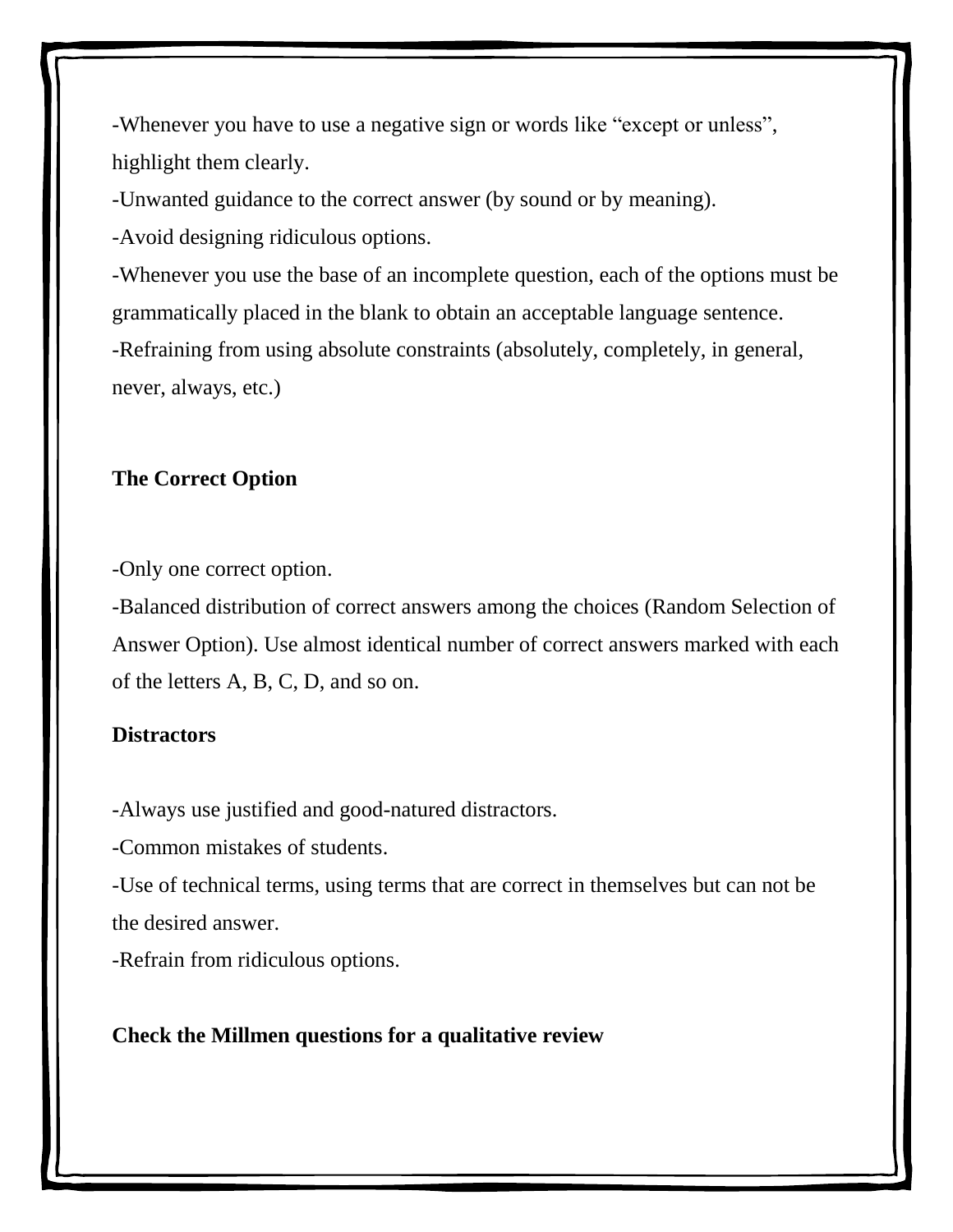1. Does each question address a key issue based on the test budget?

2. Is each question clear and as short as possible?

3. Is the stem/base of the question not negative, and if it is inevitably negative, is the negative sign prominent in a way?

4. By covering the options, can the basis of the question alone be understood or completed?

5. If it has more than one correct answer, are compounds like "the best" used?

6. Is the blank not at the beginning but in the final sections of the basic question?

7. Does each option test only one point?

8. There is no grammatical problem at the base of the questions and options, and does the combination of each option and the base of the question provide an accepted linguistic form?

9. Has repetition of recollections been avoided based on the question?

10. Are distractors interesting for uninformed subjects?

11. In terms of length, complexity and practical points, are the options appropriate and have the common words in all options been transferred to the question?

12. Are the question base and options appropriate in terms of thematic content and form?

13. Is the number of options in each question is the same ((3, 4, 5, or 6)?

14. Have you refused to use the same word of the textbook in the item?

15. Have you ever mentioned a concept different than other options?

16. Has the use of absolute constraints (always, never, only ....) been avoided?

17. Does the term or concept that needs to be defined come in handy and do the options complement its characteristics?

18. Does the distribution of correct answers between different options follow any particular pattern and is it merely random?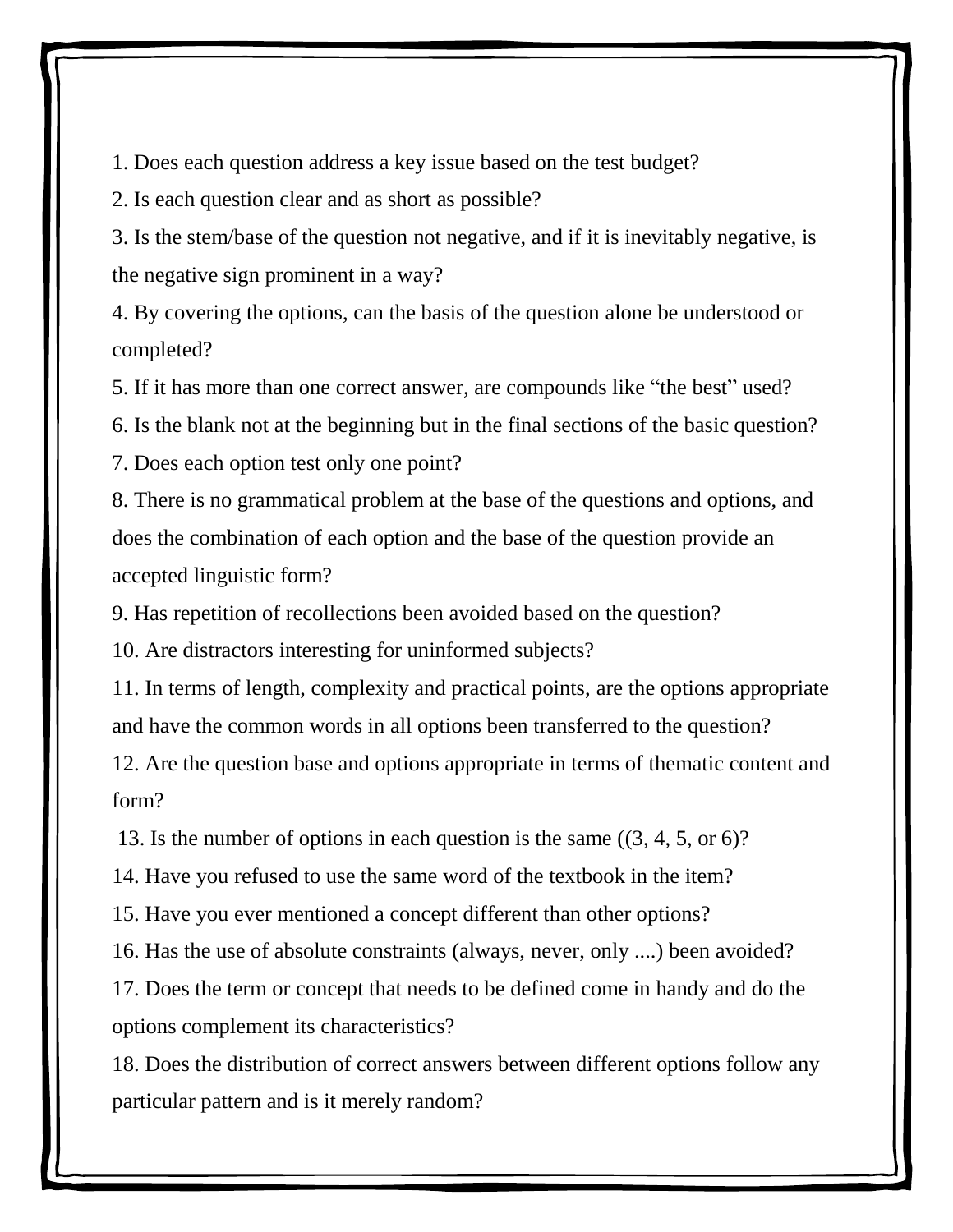19. Is the agenda clear for each part of the test?

20. In each part of the test, is the arrangement of all the options in one direction (vertical/horizontal with appropriate distance)?

21. Is each question independent of the others?

22. Has the use of all/none of the cases or "Both A and B" and the like been refused?

23. Is the base of the question and the relevant options on one page?

24 . Are the distractors opposite to the correct answer not easily removable?

25. Aren't similar or guiding words based on the question and not in any of the common options?

27. At the end of the question, there is no correct answer to another question?

# **Criteria for Selecting Questions**

**Top questions should meet the following criteria by recognizing the question selection committees at the university and secretariat levels:**

-Taxonomy (level of knowledge used in the question)

-Selected questions from Bloom's cognitive level must necessarily be posed in taxonomy 1, 2, and 3 (Bloom Cognition Levels).

-Three of Bloom's six levels are applicable to multiple-choice questions (MCQs).

-Taxonomy I (Recalling): Questions based on memory and superficial knowledge: Example: What are the most common manifestations of X disease?

-Taxonomy II (Comprehension): Questions based on understanding and comprehension: For example, when a case is introduced and diagnosis is questioned, taxonomy II is used.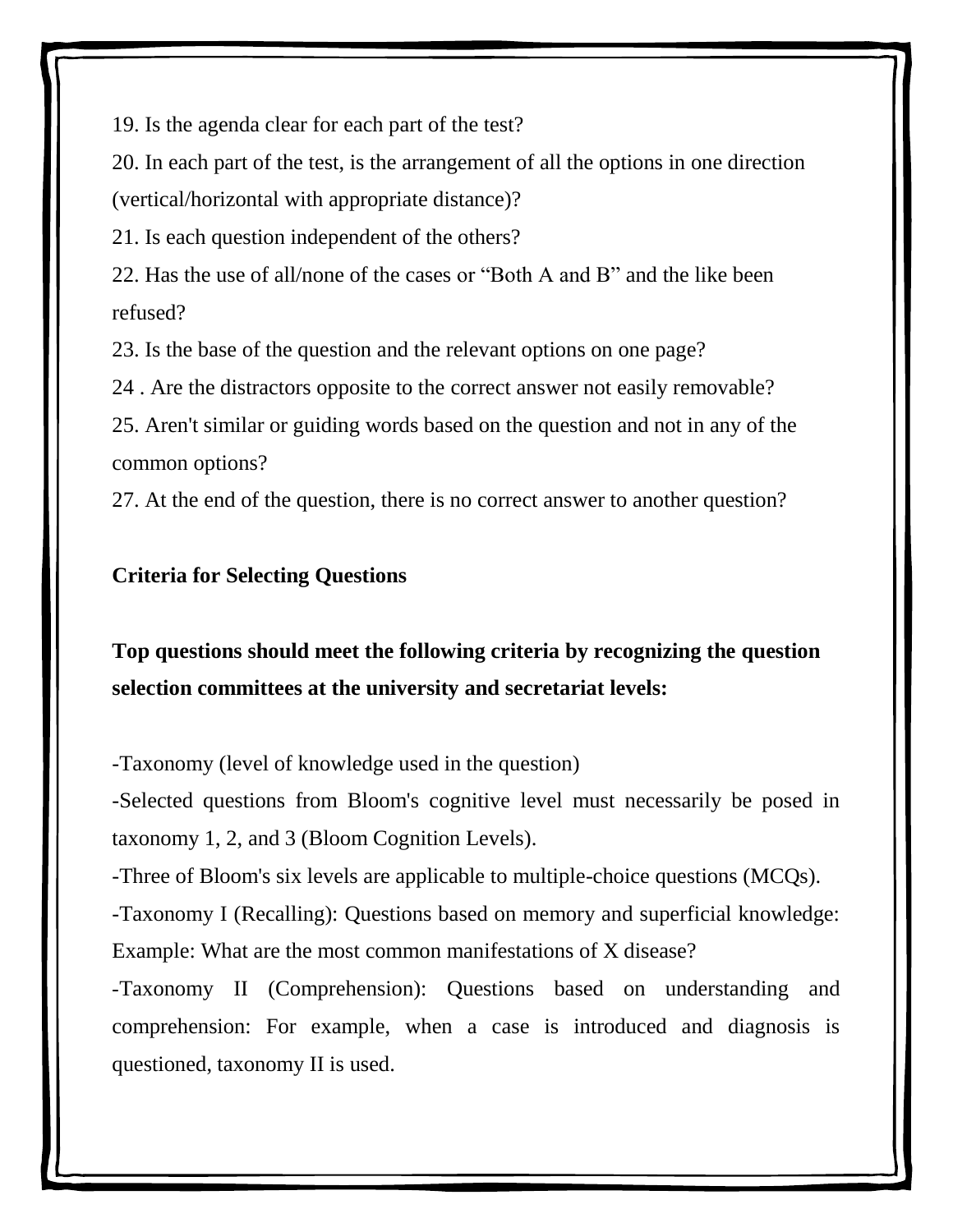-Taxonomy III: Application of knowledge: Items based on the application of knowledge. For example, when a case is introduced in the question and the most probable treatment is asked, the examinee must first diagnose the disease or problem and then find the best possible treatment for the case. In this state, taxonomy III is used.

-In postgraduate clinical tests, most items (more than %80) should be developed using Taxonomy II and Taxonomy III.

-As a general rule, not more than %50 of the test items are allowed to use memorybased items using Taxonomy I.

#### **Observance of Structural Rules of MCQs (Millmen Principles)**

To guarantee the construct validity of MCQs, Millmen's principles about stem and options of MCQs have been developed the observance of which has been agreed upon by all experts in the field of achievement tests of residents promotion.

| No.             | Subject                                                                                                           | Yes | N <sub>0</sub> |
|-----------------|-------------------------------------------------------------------------------------------------------------------|-----|----------------|
| $\mathbf{1}$    | Is the greatest part of information entailed in the stem?                                                         |     |                |
| 2               | Does the item examines a particular learning objective?                                                           |     |                |
| $\overline{3}$  | Is the wording used in the stem and options clear and<br>straightforward?                                         |     |                |
| $\overline{4}$  | Has the use of negative signs in the stem been avoided?                                                           |     |                |
| $5\overline{)}$ | Has the use of "all of the above", "none of the above", "both a and<br>b", etc. been avoided?                     |     |                |
| 6               | Has the use of opposite choices been avoided?                                                                     |     |                |
| $\overline{7}$  | Are positive words used in the stem or if negative signs are used,<br>are they highlighted in a way or the other? |     |                |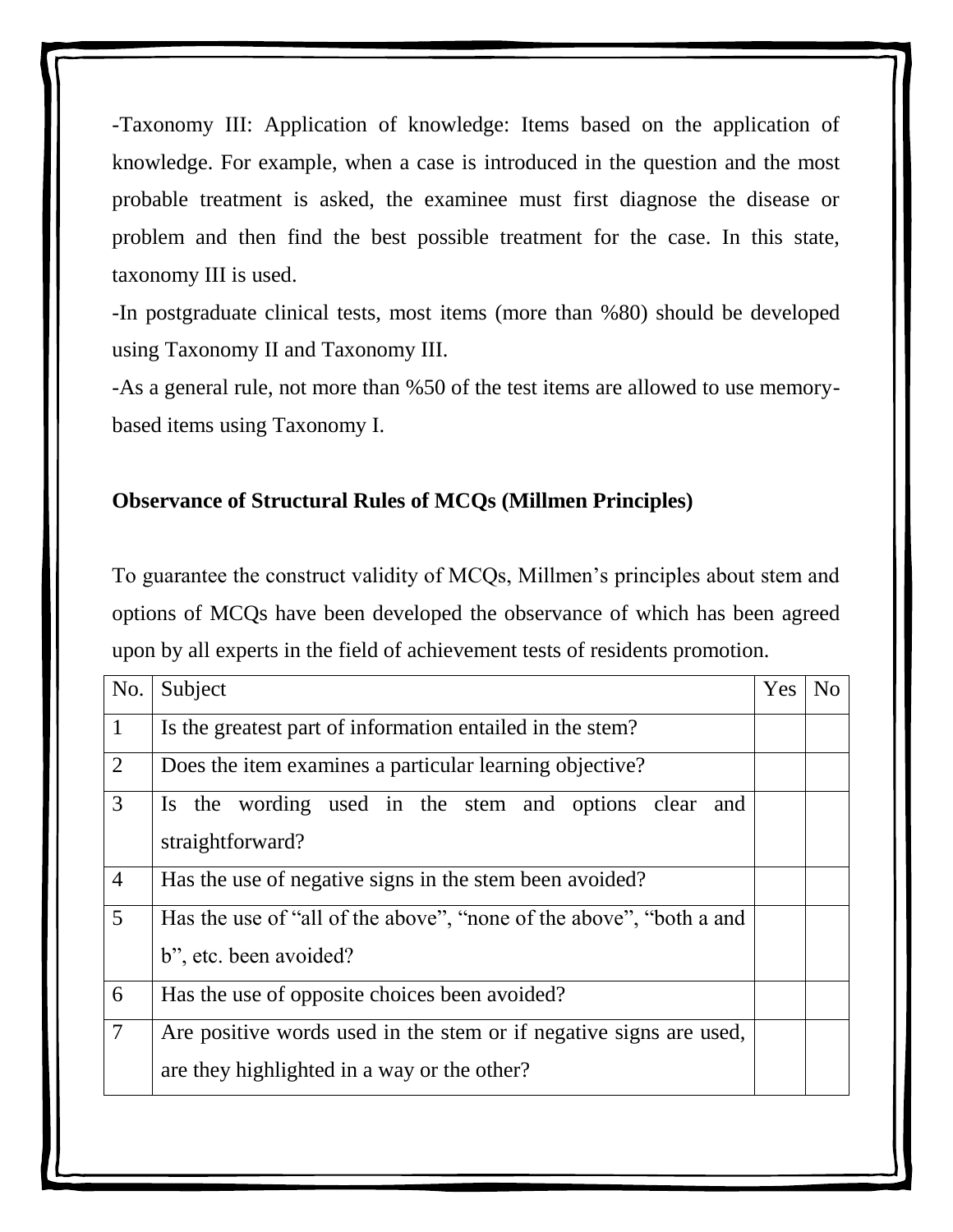| 8  | Are the test items developed independently from each other?         |  |
|----|---------------------------------------------------------------------|--|
| 9  | Are the options matched for length, lexical structure, and writing  |  |
|    | style?                                                              |  |
| 10 | Are repetitious phrases are avoided in the item as far as possible? |  |
| 11 | Is the spelling of words used in the stem and options correct?      |  |
| 12 | Are the options arranged vertically?                                |  |

The selected items should have observed Millmen principles. Some items are elucidated below.

**Item 1 of checklist:** The bulk of information ought to be included in the stem and not in the choices. On this basis, developing MCQ items such as the following is not appropriate in terms of constructive validity.

-Regarding ……., which of the following is correct/wrong?

**Item 2 of checklist:** In an academic achievement test, it is better for an MCQ to investigate the SOB. In other words, it not proper to intermingle distractors from immunology, diagnosis, physiology, etc.

**Item 3 of checklist:** The diction of the stem and distractors should be clear and straightforward. For example, phrases like "better" or "more appropriate" should be avoided to ward off ambiguity.

**Item 4 of checklist:** If the stem is negative, no negative choices should be used (double negative). For example, the following item is not acceptable in terms of MCQ principles:

-A 5-year-old boy has presented this morning with fever, vomiting, and headache. Examinations show…… Which of the following is NOT correct for this patient?

a. …….

b. …….

c. For this patient, meningitis is NOT diagnosed.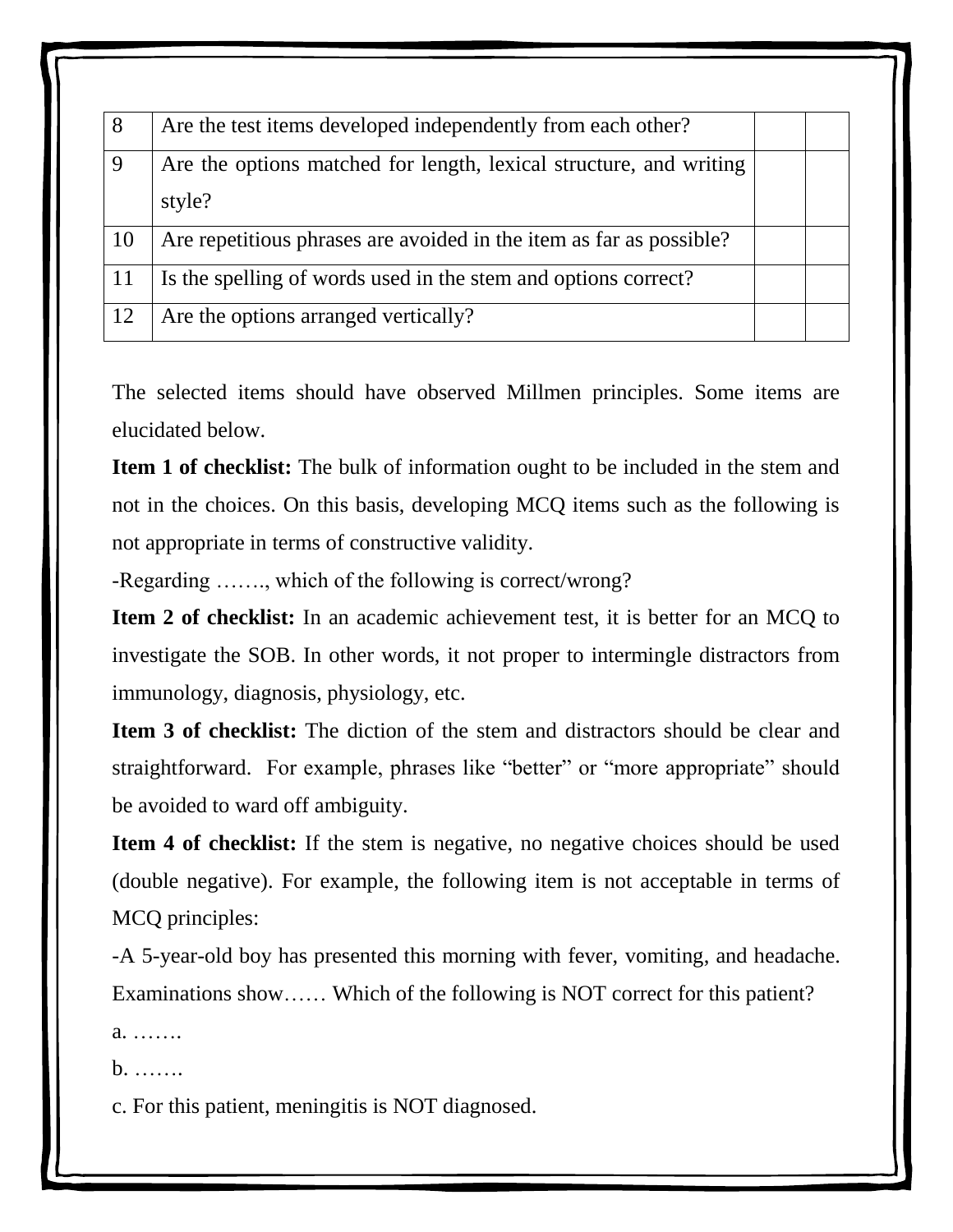#### d. …….

**Item 5 of checklist:** In writing MCQs, word strings like "all of the above, none of the above, both a and b, etc." should not be used.

**Item 6 of checklist:** Two opposing terms should be avoided in choices. For instance:

-A 40-year-old man presents with …… Which of the following is correct regarding the paraclinical findings of ……examination of the patient?

a. ………………..

b. Serum sodium level is normal.

c. Serum sodium level is not normal.

d. …………………

**Item 7 of checklist:** If a negative word or a term with negative weight is used in the stem, it should be highlighted by bolding, italicizing, underlining, or capitalizing.

**Item 8 of checklist:** Items should be developed independent of each other; i.e., not more than one item should be based on a given case.

**Item 9 of checklist:** The length of the choices ought to be almost equal and their grammatical structure should also be similar as far as possible. So, items with one or two short and one or two long choices or with items with figures and numbers in some distractors but not in others are not appropriate regarding principle of test development. For instance:

-A 20-year-old woman presents with dermal lesions and…… Which of the following is correct regarding this patient?

a. The selected drug is steroid.

b. In the case of negative result of Double-Stranded DNA Test, investigation of other criteria should be considered.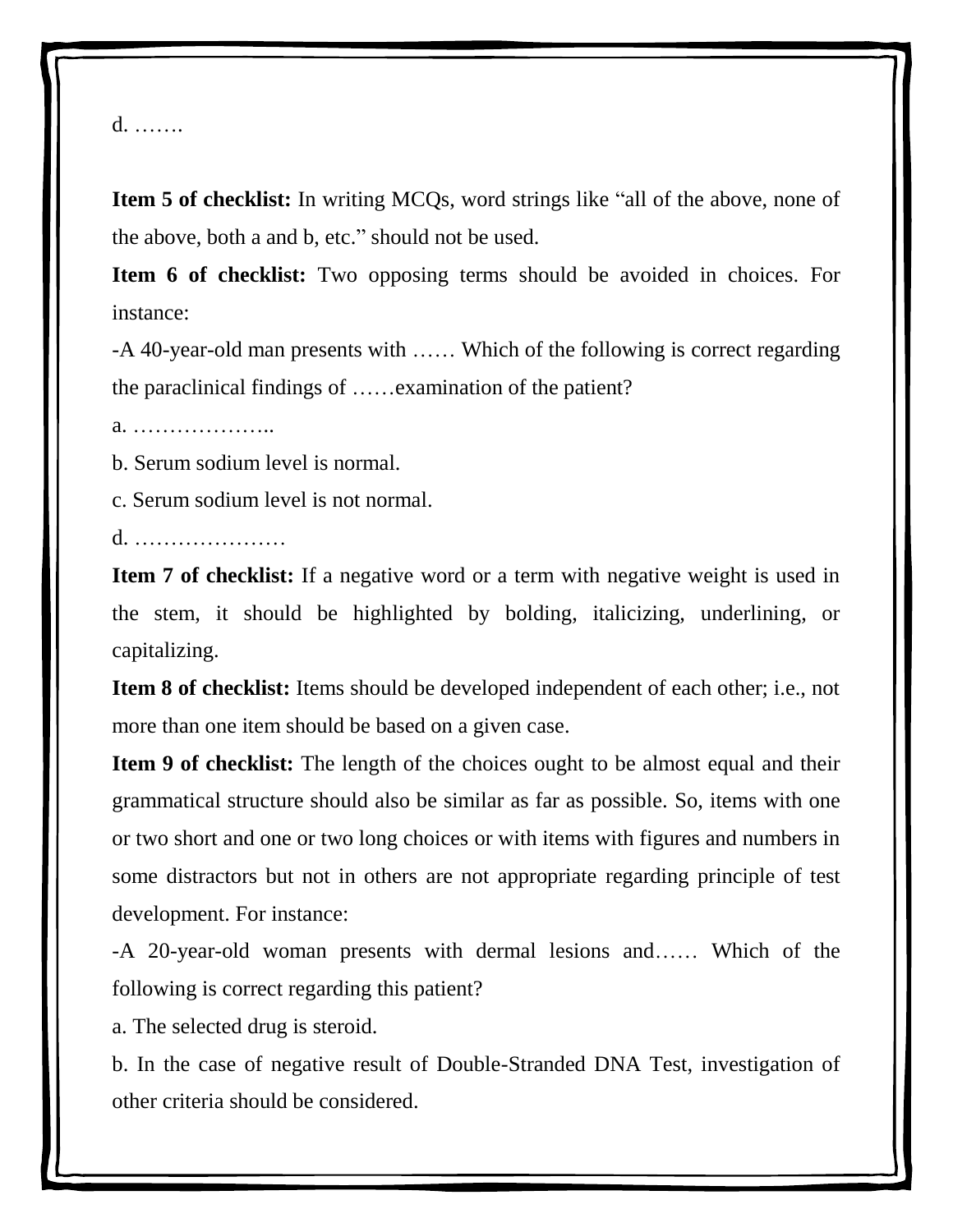c. …..

d. ……

In this item, choice b is very long and it is better to write all choices in English.

**Item 10 of checklist:** Repetitious phrases should be avoided in the stem and choices. For example:

-A 4-year-old boy, weight……., presents with …….findings. Which of the following is correct?

a. The rate of Creatinine clearance is …….

b. The rate of Creatinine clearance is …….

c. The rate of Creatinine clearance is …….

d. The rate of Creatinine clearance is …….

The stem should be modified in this way:

-Which choice shows the rate of patient's Creatinine? Numbers should be given in the choices.

#### **Items with Positive Discrimination Index**

Item discrimination index indicates the degree to which the item has been able to discriminate among the stronger and weaker students with a range of -1 to +1. In other words, in an ideal situation, the ID of an item is positive if more stronger students have given correct answer to an item. Thus, an item is not appropriate if both strong and weak students have answered it correctly to the same degree (ID=0) or if the weaker students have answered it correctly to a greater degree than the stronger students  $(ID<0)$ . Hence, the ID of an item will be greater if more stronger students with higher scores in the test have answered it correctly compared to weaker students.

The greater the number of stronger candidates who answered the question correctly than the number of weaker candidates who answered the question correctly, the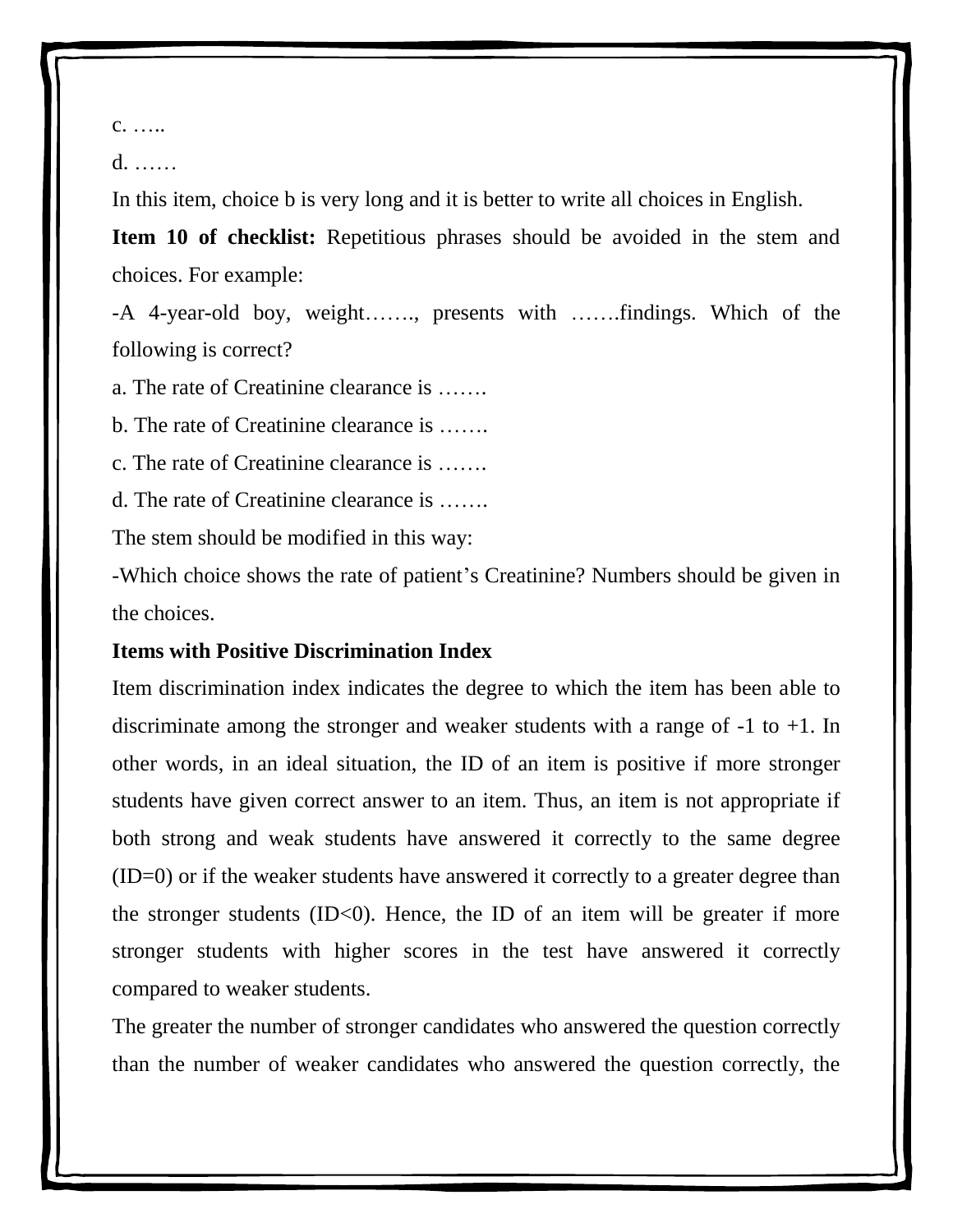greater the numerical coefficient. Each question must be answered more correctly by the candidates who scored higher on the whole test.

#### **Item Difficulty Index**

The difficulty index of each question is the number of people who answered the question correctly. It is represented with P. For example, if 67% of the participants answered the question correctly and with the test letter, the difficulty coefficient of the question will be 67%. The simpler the question (the more people have answered it), the higher the difficulty index: The point to note is that the difficulty index of the question is a test-dependent property. A question that has a difficulty index of 55% in one test, may have a difficulty factor in another subject (with 0 participants/another).

#### **The Relationship between the Item Difficulty and Item Discrimination**

The simpler the question and the more volunteers answer it correctly (the higher the difficulty factor), the smaller the difference between the strong and the weak groups and the item discrimination will go down. Similarly, when the question has a low item difficulty and a large number of people have not been able to answer it correctly, the difference between the strong and weak groups will still decrease and the item discrimination will decrease, too.

#### **Validity and Reliability of the Test**

The reproducibility of the measurement results or the similarity of the measurement is called reliability and the accuracy of the measurement is validity. Validity of the test means that the test can measure what it is supposed to measure. For example, if an individual's skills and knowledge in a specific area is to be tested in the residents admission test, the test is valid if it measures the skills and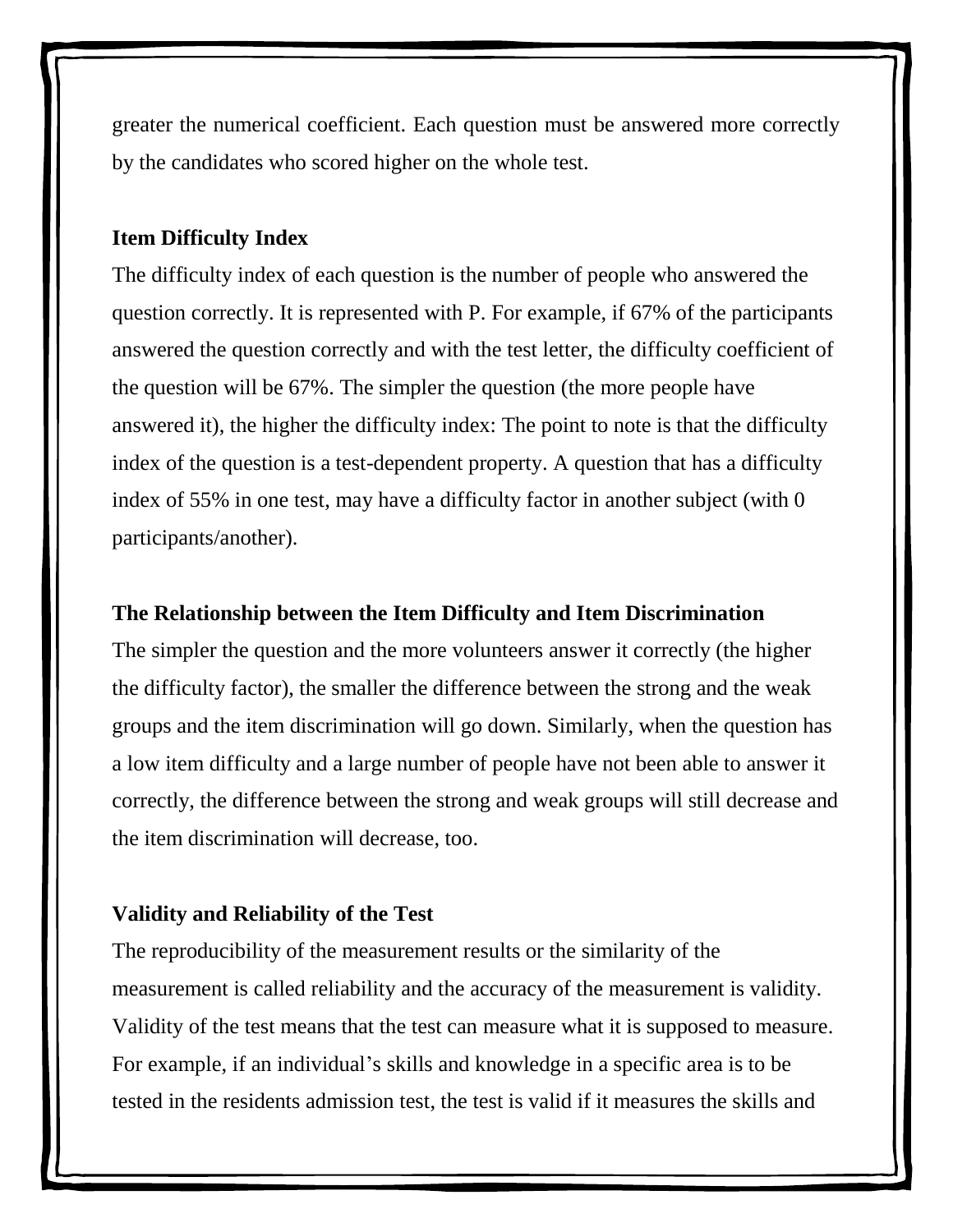knowledge of the test in the person who is more knowledgeable. If the test has validity, it discriminates the person with more knowledge and skills than others who do not have enough skills and knowledge in all or some areas of the field under measurement.

This definition indicates that if the purpose of the test is to assess a person's clinical abilities, the design of theoretical and non-practical questions reduces the validity of the test, or if the test is such that a person with other abilities than knowledge such as intelligence or logic will be able to answer the questions, that test has sufficient validity. Also, the test should be "comprehensive and obstructive". Also, the test should cover as much as possible all the topics that should be questioned and avoid topics that are not within the scope of the test objectives.

#### **Reliability**

Reliability means repeatability of results. This concept in the test means that if the test is repeated with the same participants and conditions, the people who got higher scores in the first test will have higher scores in the repetition of the test and the total scores of the people will remain largely constant. In other words, in order for the test to be reliable, if the participants' scores were obtained in the second test performance, their scores should be positively correlated with each other.

Naturally, the stronger this correlation, the more reliable the test. Different tests are prepared for different purposes. There are different credentials, and depending on the purpose for which the test was created, its reliability is determined according to that purpose.

**Factors Affecting Test Reliability**